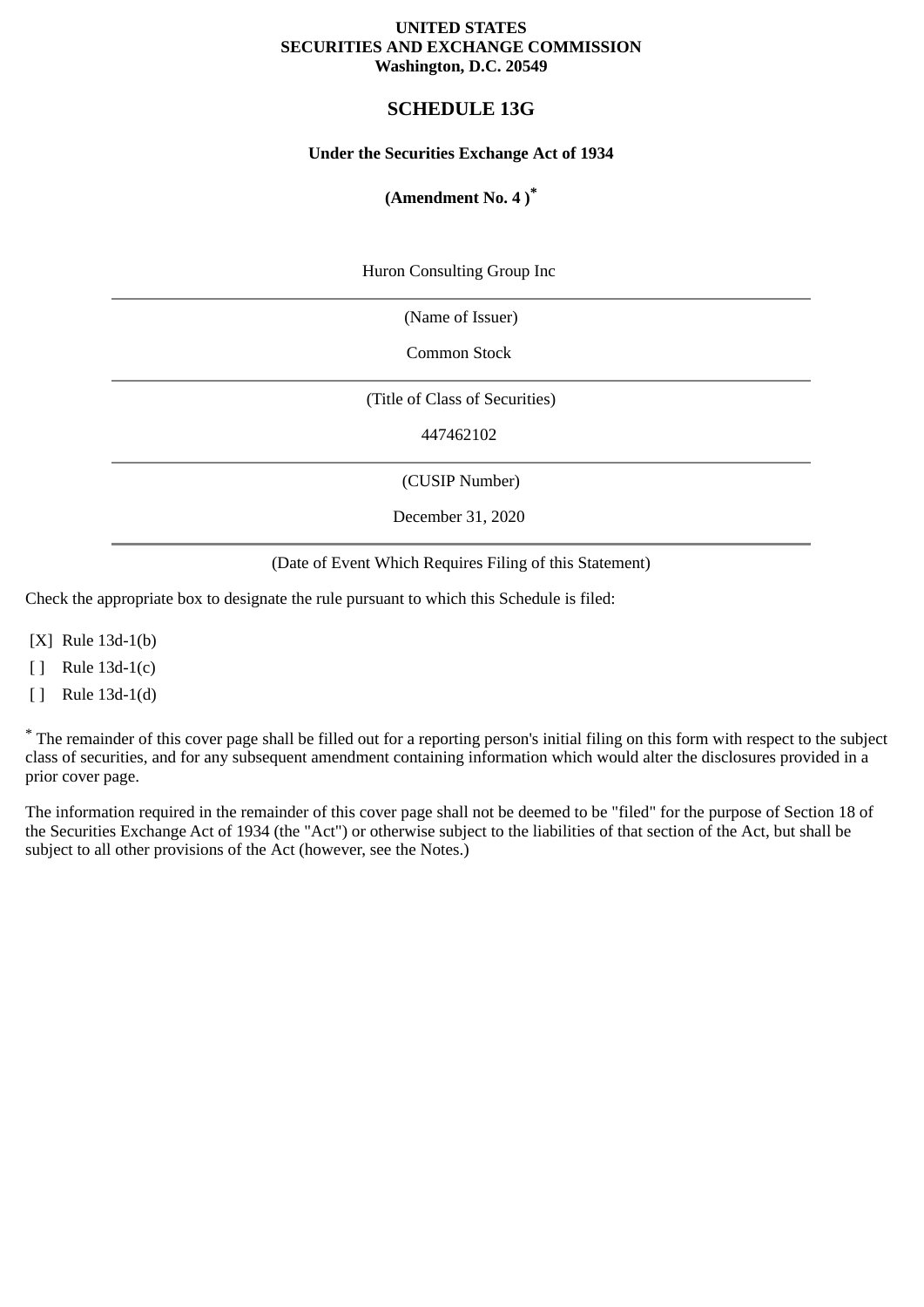| 1.                                                                                         | <b>NAMES OF REPORTING PERSONS</b><br>I.R.S. IDENTIFICATION NO. OF ABOVE PERSONS (ENTITIES ONLY) |                            |  |
|--------------------------------------------------------------------------------------------|-------------------------------------------------------------------------------------------------|----------------------------|--|
|                                                                                            | Dimensional Fund Advisors LP<br>30-0447847                                                      |                            |  |
| 2.                                                                                         | CHECK THE APPROPRIATE BOX IF A MEMBER OF A GROUP*                                               |                            |  |
|                                                                                            | $(a)$ [ ]<br>(b) [X]                                                                            |                            |  |
| 3.                                                                                         | <b>SEC USE ONLY</b>                                                                             |                            |  |
| 4.                                                                                         | CITIZENSHIP OR PLACE OF ORGANIZATION                                                            |                            |  |
|                                                                                            | Delaware Limited Partnership                                                                    |                            |  |
| <b>NUMBER OF</b><br><b>SHARES</b><br><b>BENEFICIALLY</b><br><b>OWNED BY</b><br><b>EACH</b> | 5. SOLE VOTING POWER                                                                            | 1,042,819 ** see Note 1 ** |  |
|                                                                                            | <b>6. SHARED VOTING POWER</b>                                                                   | $\boldsymbol{0}$           |  |
|                                                                                            | 7. SOLE DISPOSITIVE POWER                                                                       | 1,100,189 ** see Note 1 ** |  |
| <b>REPORTING</b><br>PERSON WITH                                                            | 8. SHARED DISPOSITIVE POWER                                                                     | $\mathbf 0$                |  |
| 9.                                                                                         | AGGREGATE AMOUNT BENEFICIALLY OWNED BY EACH REPORTING PERSON                                    |                            |  |
|                                                                                            | 1,100,189 ** see Note 1 **                                                                      |                            |  |
| 10.                                                                                        | CHECK IF THE AGGREGATE AMOUNT IN ROW (9) EXCLUDES CERTAIN SHARES                                |                            |  |
|                                                                                            | $[ ]$                                                                                           |                            |  |
| 11.                                                                                        | PERCENT OF CLASS REPRESENTED BY AMOUNT IN ROW (9)                                               |                            |  |
|                                                                                            | 4.8%                                                                                            |                            |  |
| 12.                                                                                        | <b>TYPE OF REPORTING PERSON</b>                                                                 |                            |  |
|                                                                                            | IA                                                                                              |                            |  |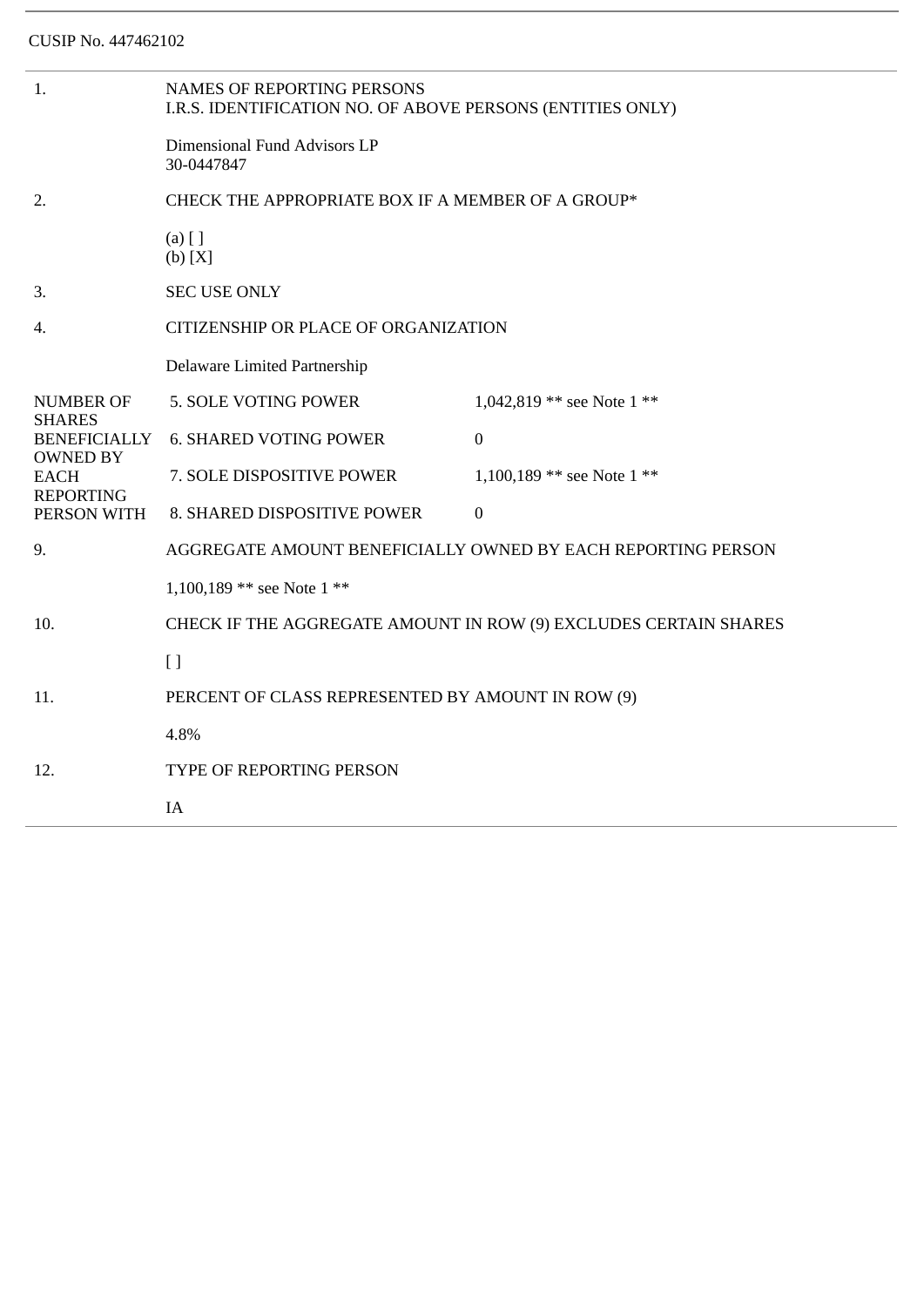#### **Item 1.**

- **(a) Name of Issuer** Huron Consulting Group Inc
- **(b) Address of Issuer's Principal Executive Offices** 550 West Van Buren Street, Chicago, IL 60607

## **Item 2.**

- **(a) Name of Person Filing** Dimensional Fund Advisors LP
- **(b) Address of Principal Business Office or, if None, Residence** 6300 Bee Cave Road, Building One, Austin, TX 78746
- **(c) Citizenship** Delaware Limited Partnership
- **(d) Title of Class of Securities** Common Stock
- **(e) CUSIP Number** 447462102

# **Item 3. If This Statement is Filed Pursuant to Rule 13d-1(b), or 13d-2(b) or (c), Check Whether the Person Filing is a:**

- (a) [ ] Broker or dealer registered under Section 15 of the Act (15 U.S.C. 78o).
- (b)  $\Box$  Bank as defined in Section 3(a)(6) of the Act (15 U.S.C. 78c).
- (c) [ ] Insurance Company as defined in Section 3(a)(19) of the Act (15 U.S.C. 78c).
- (d)  $\begin{bmatrix} 1 \end{bmatrix}$  Investment Company registered under Section 8 of the Investment Company Act of 1940 (15 U.S.C. 80a-8).
- (e)  $[X]$  An investment adviser in accordance with Rule 240.13d-1(b)(1)(ii)(E);
- (f)  $\begin{bmatrix} 1 \\ 1 \end{bmatrix}$  An employee benefit plan or endowment fund in accordance with Rule 240.13d-1(b)(1)(ii)(F);
- (g)  $\left[ \ \right]$  A parent holding company or control person in accordance with Rule 240.13d-1(b)(1)(ii)(G);
- (h) [ ] A savings association as defined in Section 3(b) of the Federal Deposit Insurance Act (12 U.S.C. 1813);
- (i)  $\begin{bmatrix} 1 \end{bmatrix}$  A church plan that is excluded from the definition of an investment company under Section 3(c)(14) of the Investment Company Act of 1940 (15 U.S.C. 80a-3);
- (i)  $\begin{bmatrix} \end{bmatrix}$  Group, in accordance with Rule 240.13d-1(b)(1)(ii)(J).

## **Item 4. Ownership.**

Provide the following information regarding the aggregate number and percentage of the class of securities of the issuer identified in Item 1.

(a) Amount Beneficially Owned:

```
1,100,189 ** see Note 1 **
```
(b) Percent of Class:

4.8%

(c) Number of shares as to which such person has:

| (i) sole power to vote or to direct the vote    | 1,042,819 ** see Note $1$ ** |
|-------------------------------------------------|------------------------------|
| (ii) shared power to vote or to direct the vote |                              |

- (iii) sole power to dispose or to direct the disposition of 1,100,189 \*\* see Note 1 \*\*
- (iv) shared power to dispose or to direct the shared power to dispose or to direct the  $\frac{1}{0}$

\*\* Note 1 \*\* Dimensional Fund Advisors LP, an investment adviser registered under Section 203 of the Investment Advisors Act of 1940, furnishes investment advice to four investment companies registered under the Investment Company Act of 1940, and serves as investment manager or sub-adviser to certain other commingled funds, group trusts and separate accounts (such investment companies, trusts and accounts, collectively referred to as the "Funds"). In certain cases, subsidiaries of Dimensional Fund Advisors LP may act as an adviser or sub-adviser to certain Funds. In its role as investment advisor, subadviser and/or manager, Dimensional Fund Advisors LP or its subsidiaries (collectively, "Dimensional") may possess voting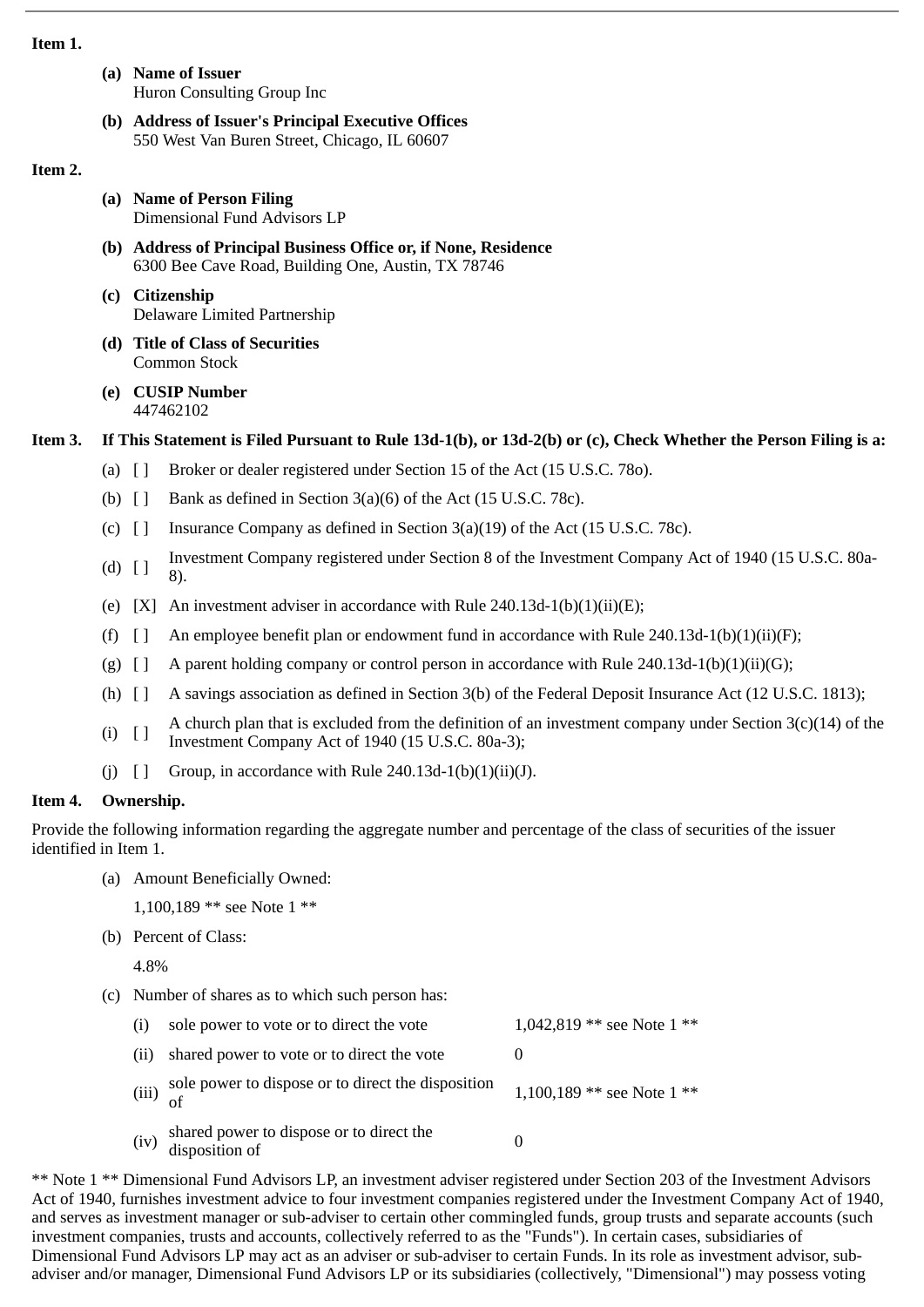and/or investment power over the securities of the Issuer that are owned by the Funds, and may be deemed to be the beneficial owner of the shares of the Issuer held by the Funds. However, all securities reported in this schedule are owned by the Funds. Dimensional disclaims beneficial ownership of such securities. In addition, the filing of this Schedule 13G shall not be construed as an admission that the reporting person or any of its affiliates is the beneficial owner of any securities covered by this Schedule 13G for any other purposes than Section 13(d) of the Securities Exchange Act of 1934.

## **Item 5. Ownership of Five Percent or Less of Class.**

If this statement is being filed to report the fact that as of the date hereof the reporting person has ceased to be the beneficial owner of more than five percent of the class of securities, check the following: [ X ]

## **Item 6. Ownership of More than Five Percent on Behalf of Another Person.**

The Funds described in Note 1 above have the right to receive or the power to direct the receipt of dividends from, or the proceeds from the sale of the securities held in their respective accounts. To the knowledge of Dimensional, the interest of any one such Fund does not exceed 5% of the class of securities. Dimensional Fund Advisors LP disclaims beneficial ownership of all such securities.

#### **Item 7. Identification and Classification of the Subsidiary Which Acquired the Security Being Reported on by the Parent Holding Company.**

Not Applicable

## **Item 8. Identification and Classification of Members of the Group.**

Not Applicable. This schedule is not being filed pursuant to Rule 13d-1(b)(1)(ii)(J) or Rule 13d-1(d).

# **Item 9. Notice of Dissolution of Group.**

Not Applicable

# **Item 10. Certification.**

By signing below, I certify that, to the best of my knowledge and belief, the securities referred to above were acquired and are held in the ordinary course of business and were not acquired and are not held for the purpose of or with the effect of changing or influencing the control of the issuer of the securities and were not acquired and are not held in connection with or as a participant in any transaction having that purpose or effect.